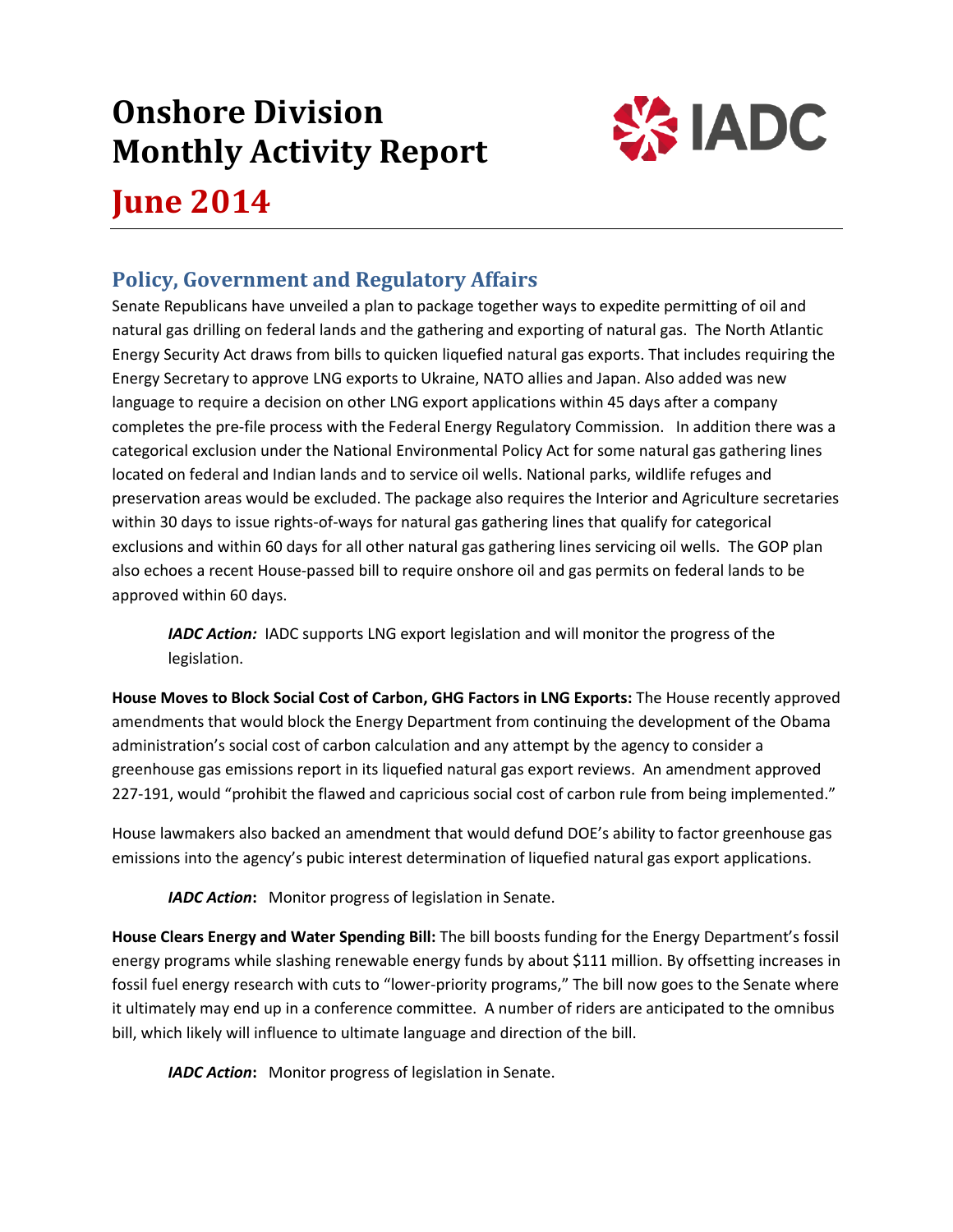**Commerce Department to Release Final Tariffs on Oil Country Tubes:** The Commerce Department will release its final antidumping duty and countervailing duty levels for imports of some oil country tubular goods — products used in drilling oil and natural gas wells — from several countries. Preliminary tariff levels announced in February hit Thailand with a 118 percent margin, Vietnam with 111 percent and Indian with 55 percent; the remaining countries saw less than 10 percent duties. However, bipartisan groups of lawmakers from both chambers of Congress and domestic manufacturers have urged Commerce to reverse course on its decision not to impose duties on South Korean imports, which total more than all of the other countries involved combined. Aside from South Korea, the countries included in the investigations are India, the Philippines, Saudi Arabia, Taiwan, Thailand, Turkey, Ukraine, and Vietnam.

*IADC Action***:** Monitor final rule for impacts on drilling industry.

**Interior Department – Bureau of Land Management – Update on Hydraulic Fracturing on Federal Lands** (also known as the BLM fracking rule): This rule would set the first federal regulations governing hydraulic fracturing on federal lands. Because fracking is now regulated by each state, the rules are significant because they could serve as a floor for fracking regulations around the country. Critics say the rule could duplicate state efforts and is unnecessary because shale plays vary from region to region. This rule would require fracking operators to follow "best practices" including disclosing chemicals used in fracking operations and confirming that fracked wells meet appropriate construction standards. It would also require operators to have a plan to manage fracking flowback waters. The Rule would also apply to Indian lands that BLM manages. The matter is in the final rule stage. BLM is expected to issue its rule late this year or early in 2015.

*IADC Action*: The Onshore Division has not yet commented on the BLM proposed rule and currently does not intend to. However, IADC will continue to track the progress of the rule in the event of any circumstantial changes.

**Environmental Protection Agency – Hydraulic Fracturing Chemicals; Chemical Information Reportion Under TSCA Section 8(a) and Health and Safety Date Reporting Under TSCA Section 8(d):** EPA is considering proposing a rule that would require the manufacturers, producers and distributors of products used in fracking fluids to detail their potential health and environmental hazards under the Toxic Substances Control Act. The potential disclosure was prompted by a petition from environmental groups, and would serve as a way to garner more information about the impacts of chemicals contained in fracking fluids without requiring official federal disclosure of fracking chemicals, which the industry has been skeptical of. Interesting to note that this pre-rule has been in the works for a while -- the process was started back in 2012 and is likely to churn on until at least 2015. This matter is in the prerule stage and next major action (Advanced Notice of Proposed Rulemaking) is expected in August 2014.

*IADC Action***:** IADC has provided general comments to EPA and will await the Advanced Notice of Proposed Rulemaking prior to submitting formal comment. At issue is the notion that EPA rulemaking could directly constrain hydraulic fracturing operations, and thus, impact the drilling industry.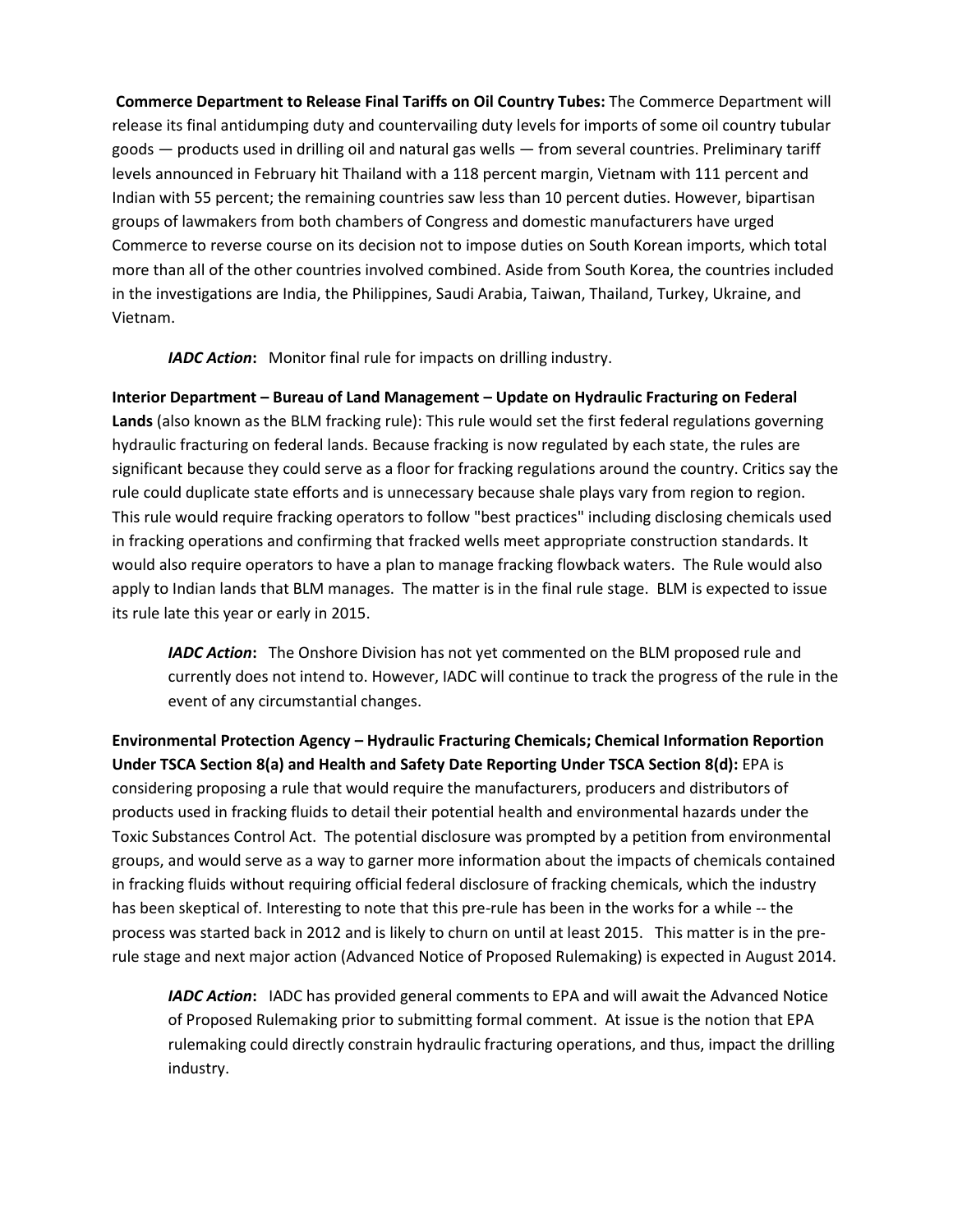**Department of Interior Inspector General Report on Drilling Permit Delays:** In case you have not read the report, the Bureau of Land Management's review times for oil and gas drilling permits are "very long," according to a June 2014 Interior Department inspector general report. The report notes that oil and gas operators share some blame for the delays, but says inefficiencies in Interior's review process "impede productivity." The report continues: "We found that neither BLM nor the operator can predict when the permit will be approved. Target dates for completion of individual APDs are rarely set and enforced, and consequently, the review may continue indefinitely. The process at most field offices does not have sufficient supervision to ensure timely completion. BLM also does not have a resultsoriented performance goal to address processing times."

Read the IG report: **<http://on.doi.gov/1lu20YC>**

**Federal Motor Carrier Safety Administration (FMCSA) published a FRN announcing it has received an application from the American Trucking Associations (ATA).** On May 23, 2014, (FMCSA) received an application from the American Trucking Associations (ATA) for an exemption from the 14-hour provision of the Agency's hours-of-service regulations to enable certain drivers to exclude waiting time at a natural gas or oil well site from their calculations of on-duty time. Currently, only specially trained drivers of commercial motor vehicles (CMVs) that are specially constructed to service oil and natural gas extraction sites may employ this provision. ATA proposes that FMCSA by a limited 2-year exemption that may be renewed, permit exclusion of such waiting time by drivers of CMVs who are exclusively engaged in servicing oil and natural gas extraction sites and have the opportunity to obtain rest while waiting at such sites. FMCSA requests public comment on ATA's application for exemption**. Comments must be received on or before July 7, 2014.**

*IADC Action:* On May 27th, 2014 IADC sent out a request for comment to the Rig Moving and Well Servicing Committees. IADC has gathered comments from various members and will provide them to FMCSA on or before the deadline of July 7, 2014.

*Update:* After gathering information from five member companies, IADC submitted comments to Docket No. FMCSA-2013-0470 on Thursday, July  $3^{rd}$ , 2014. FMCSA is currently analyzing and reviewing all comments, once they reach a decision, it will be published in the Federal Register.

## **API Standards Development / Monitoring**

**API Standards Plan**: Every year API develops a list of Specifications, Recommended Practices and Standards "expected" to be published during that calendar year. For a complete list of API documents "expected" to be released in 2014, visit the API website: [http://www.api.org/publications-standards](http://www.api.org/publications-standards-and-statistics/annual-standards-plan)[and-statistics/annual-standards-plan](http://www.api.org/publications-standards-and-statistics/annual-standards-plan)

On a regular basis, IADC staff monitors, reviews and provides feedback on API documents on behalf of the IADC members. Below is a list of current document revisions that IADC is involved in:

 $\triangleright$  Specification 16A, Specification for Drill-through Equipment, 4th Edition.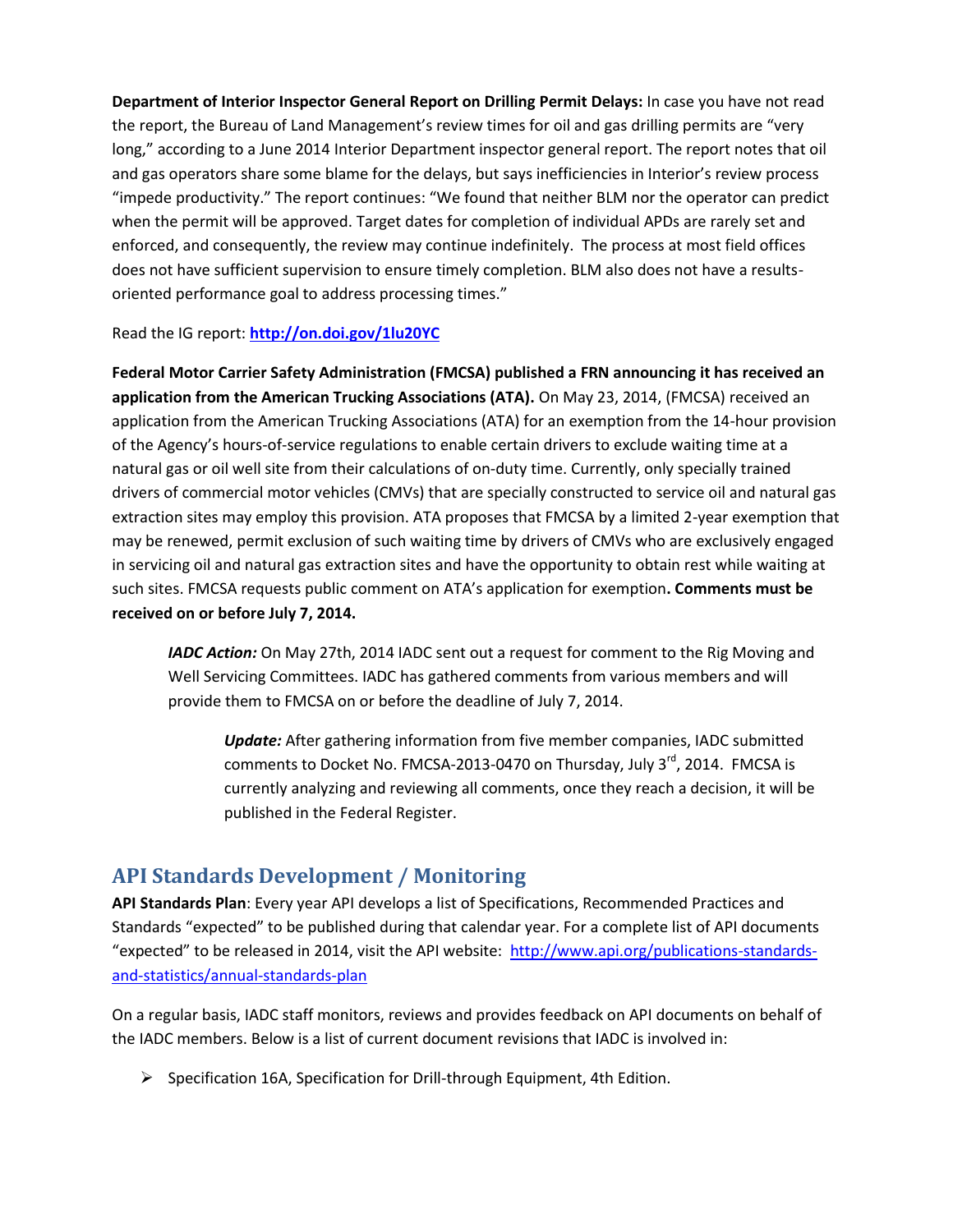*Note:* The concern of subcommittee 16 (Subcommittee on Drilling Well Control & Equipment) came from a liability standpoint surrounding who is responsible for maintaining BOP specifications & traceability, the repair shop or the owner? API maintained a stance that their review goal was to determine who's responsible for remanufacturing and controlling these specifications…but you can't make that distinction with an untraceable BOP. At the June meeting in Chicago, only two drilling contractors were present.

*IADC Action:* IADC will continue to monitor the subcommittee roster to ensure drilling contractors are represented. The next meeting for document review set for July 9, 2014.

 $\triangleright$  Standard 16AR, Repair and Remanufacture of Blowout Prevention Equipment, 1st Edition.

**Note:** IADC has reviewed the task group roster for the document and discovered that drilling contractors for onshore and offshore are present and represented.

*IADC Action:* IADC will take no further action within this task group.

 $\triangleright$  Standard 53, Blowout Prevention Equipment Systems for Drilling Wells.

*Note:* API Standard 53 was revised and modified greatly as a response to the Macondo incident in the Gulf of Mexico. The main issue onshore members have with API Standard 53 is that the Texas Railroad Commission's Rule 13 made blanket use of Standard 53 and its requirement of blowout preventer equipment to be certified according to the standard.

*IADC Action:* IADC attended an initial API Standard 53 TG meeting to review suggestions that had been submitted for revision of the standard. Representatives from the Texas Railroad Commission (TRRC) were in attendance. However, only one drilling contractor was present. Additionally, the IADC letter addressed to the TRRC regarding the API standard was reviewed and API will post IADC's letter on API's SharePoint site for the 53 TG.

API *agreed to review* the following concerns (within the standard) expressed by IADC members in a letter submitted to the TRRC:

6.1.2.12 - A Class 5 BOP arrangement or shall be installed for 15K and greater pressure rated systems. The minimum requirements for a class 5 BOP stack arrangement shall include one annular, one BSR, and two pipe rams. A risk assessment shall be performed to identify ram placements and configurations, and taking into account annular and large tubulars for well control management.

6.1.4.4 - if replacement parts & assemblies are acquired from a non-OEM, the parts & assemblies shall be equivalent or superior to the original equipment and fully tested, designed verified, and supported by traceable documentation in accordance w/ relevant API specs.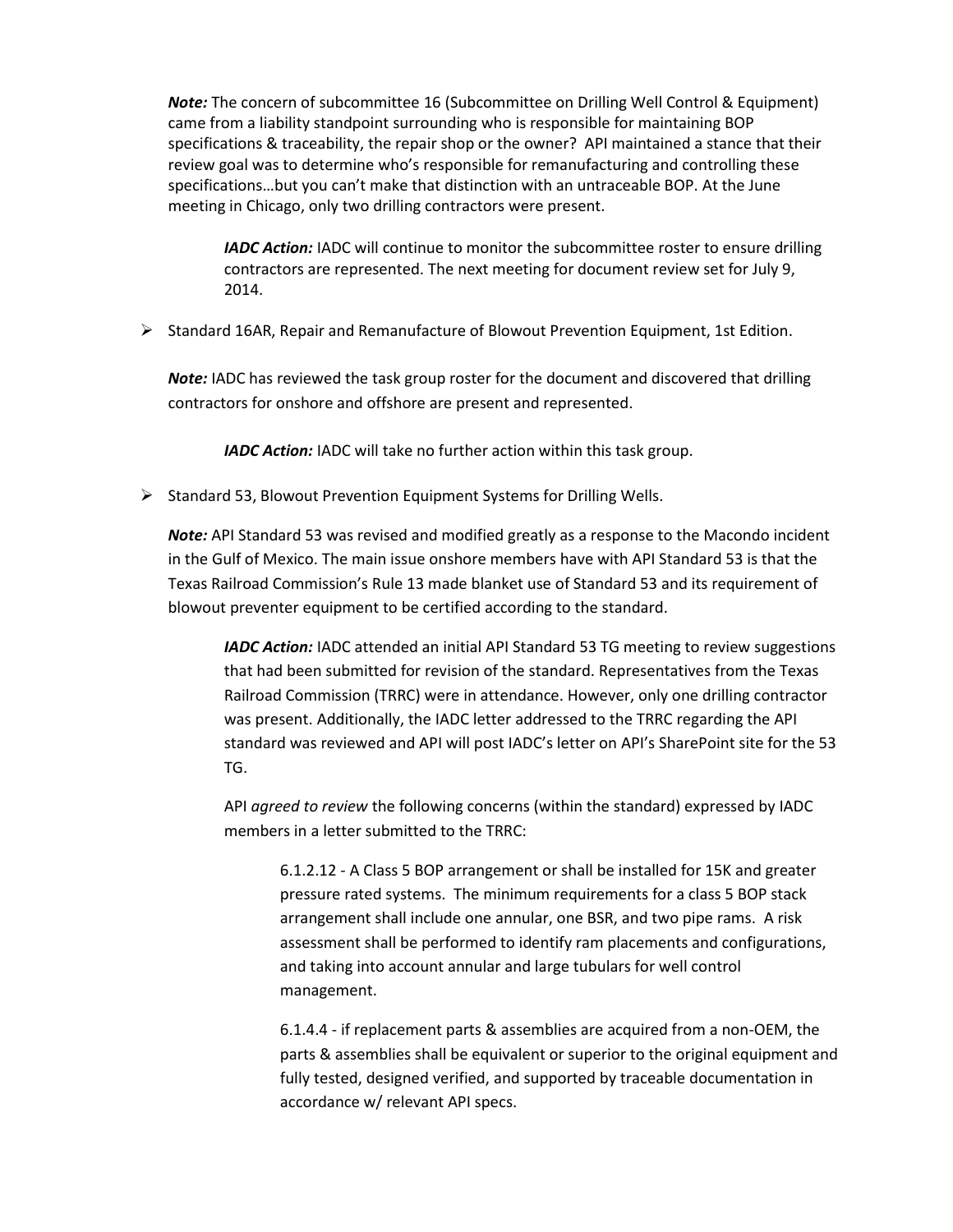6.2.2.9 - A minimum of two remotely operated chokes shall be installed on choke manifold systems rated 10K and greater. The choke shall have two independent control valves, one each for the two remotely operated chokes.

6.2.2.18 - The choke control station shall include all instruments necessary to furnish an overview of the well control operations. This includes the ability to monitor and control such items as standpipe pressure, casing pressure, and monitor pump strokes.

 $\triangleright$  Recommended Practice 54, Occupational Safety for Oil and Gas Well Drilling and Servicing.

*Note:* The completed revision of RP-54 was presented to the API subcommittee and well received. API's next step is to have a task group review the document for possible additions or changes.

*IADC Action:* IADC will actively engage the IADC task group members to remain active in the API balloting of this document. Failure to remain active throughout the balloting process could result in forfeiture of drilling contractor's voice.

 $\triangleright$  Recommended Practice 92M, Managed Pressure Drilling Operations, 1st Edition.

*Note:* This Recommended Practice is currently being reviewed and revised by the IADC MPD / UBO Committee. The next committee meeting is in Bergen, Norway on September 3-5, 2014.

*IADC Action:* IADC will continue to support the UBO / MPD Committee in the development of this document.

 $\triangleright$  Recommended Practice 92U, Underbalanced Drilling Operations, 2nd Edition.

*Note:* This Recommended Practice is currently being reviewed and revised by the IADC MPD / UBO Committee. The next committee meeting is in Bergen, Norway on September 3-5, 2014.

*IADC Action:* IADC will continue to support the UBO / MPD Committee in the development of this document.

 $\triangleright$  Recommended Practice 49, Drilling and Well Servicing Operations Involving Hydrogen Sulfide, Third Edition and API 68, Oil and Gas Well Servicing and Workover Operations Involving Hydrogen Sulfide, First Edition.

*Note:* These Recommended Practices are currently being review and revised by the IADC Well Servicing Committee.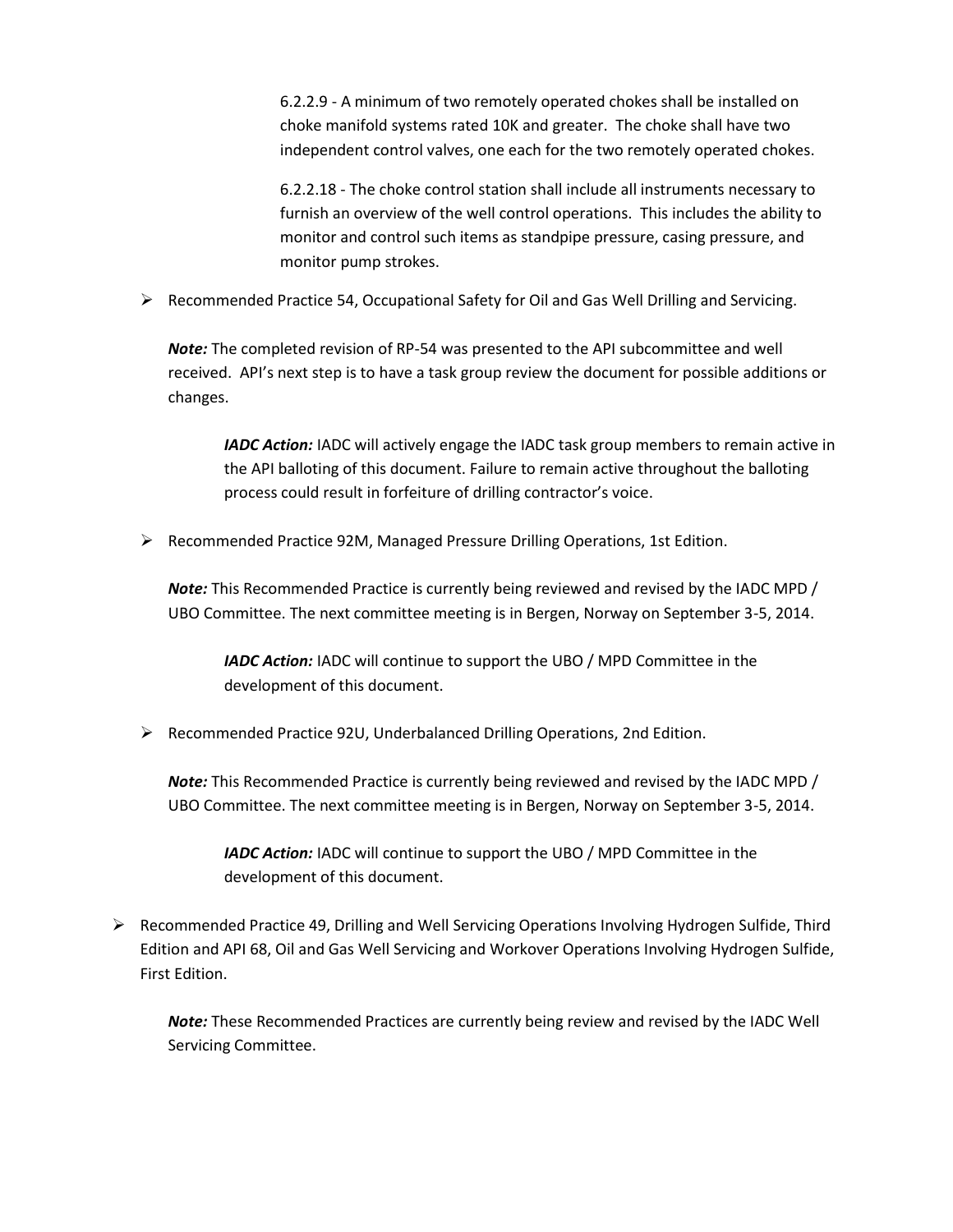*IADC Action:* IADC has proposed and received approval from API to combine these two documents into one document titled Recommended Practice 68R, Oil and Gas Drilling, Well Servicing and Workover Operations Involving Hydrogen Sulfide.

 $\triangleright$  Recommended Practice 5C8, Care, Maintenance and Inspection of Coil Tubing, First Edition.

*Note:* This Recommended Practice is currently being review and revised by the IADC Coil Tubing Subcommittee.

*IADC Action:* IADC will continue to support the Coil Tubing Subcommittee in the development of this document.

#### **Chapter Meetings**

Each of IADC's 15 active chapters is represented by a regional representative, who helps coordinate IADC activities with the chapters in that area. Chapters comprise local drilling contractors, producers and service companies. The chapters sponsor social events and provide informal regional forums for members to consider problems and issues in the industry. For additional information regarding chapters, visit the IADC website at [http://www.iadc.org/chapters/.](http://www.iadc.org/chapters/)

*South Louisiana Chapter (Lafayette, LA):* Approximately 65 attendees; 3 drilling contractors (all chapter board members). Congressman Bill Cassidy spoke on the state of Washington and its effect on the oil and gas industry. He also put in a plug for his campaign run against sitting Senator Mary Landrieu. Next meeting date is September 22, 2014.

*Permian Basin Chapter (Midland, TX):* Approximately 35 attendees; 8 drilling contractors. The scheduled presenter had to cancel so the chapter provided a report on the "State of the PB Chapter." This report included chapter finances, initiatives of the chapter HSE committee, next fund raiser, and future meeting dates/events. Jared Blong, with Octane Energy briefed the chapter on his upcoming appearance in D.C. A brief update on current IADC initiatives as well as regulatory issues was presented at the IADC Permian Basin Chapter. Next meeting date is October 2014.

*IADC Permian Basin Chapter HSE Committee (Midland, TX):* There were approx. 10 contractors, one representative from Howard College, and one representative from the Texas Workforce Commission in attendance. Discussion focused on establishing a new employee, oil and gas safety training program for the Permian Basin. Next meeting date is August  $12<sup>th</sup>$  in Midland, TX.

*Mississippi Chapter (Jackson, MS):* Approximately 30 attendees; Five drilling contractors (Energy Drilling, H&P, Performance Drilling, RAPAD Drilling, and WT Drilling) were in attendance. An IADC presentation was made focusing on IADC current initiatives, legislative/regulatory updates, and a review of the 2013 ISP results. Britt Herrin with Pike County Economic Development District presented on the projected increase in activity in the Tuscaloosa Marine Shale (TMS) and its impact on the local area (Southwestern MS which is McComb, Jackson, Amite).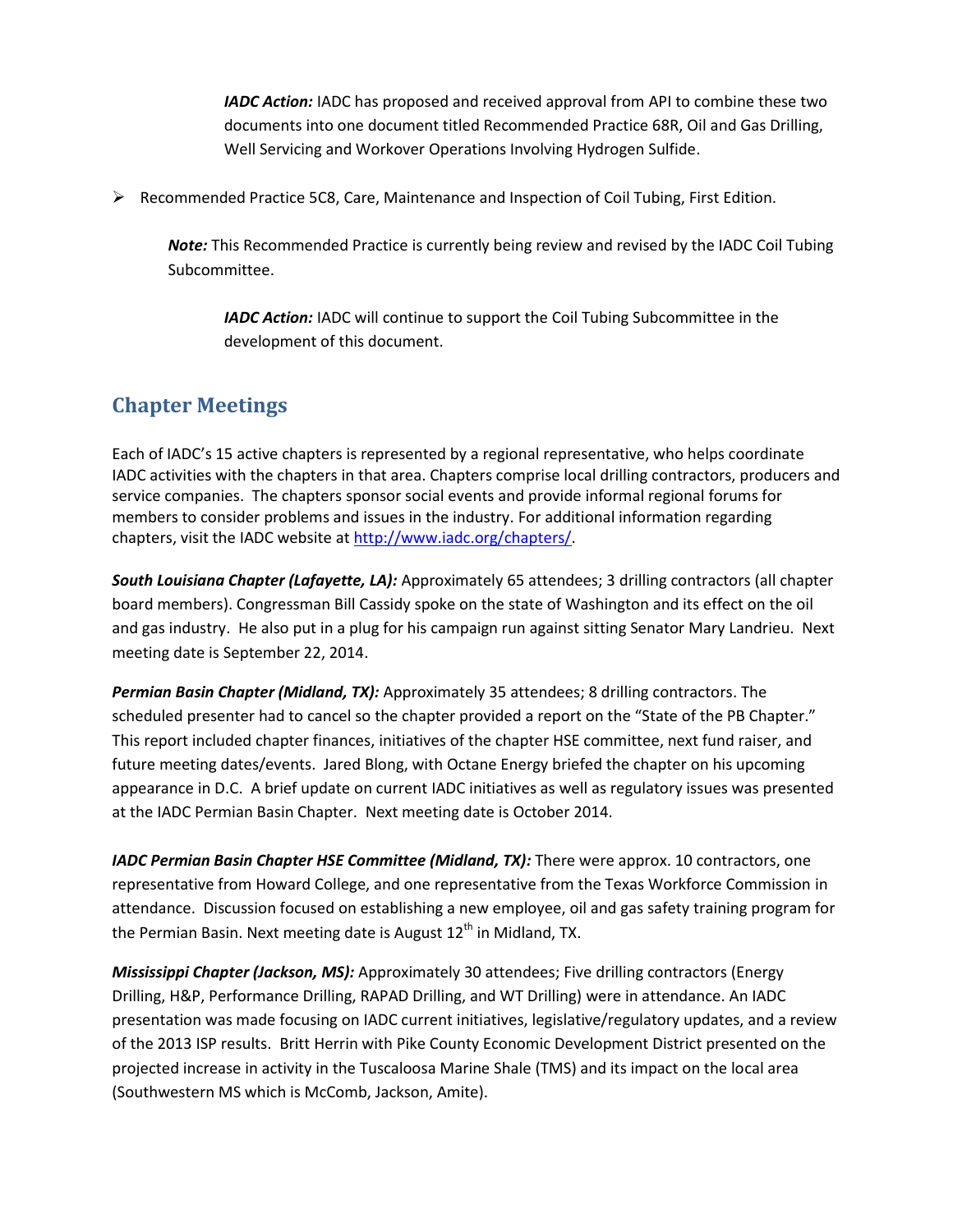#### *Notes from Mississippi Chapter:*

- It is projected that by end 2015 and into 2016, TMS will aggressively ramp up activity.
- Mini-onshore operations forum was conducted
	- o Focused on current IADC initiatives and activities (KSAs, WADI, 2013 ISP, Rule 13).
- Performance Drilling asked if IADC could create a policy on FRC since each operator has a different policy. Performance Drilling was directed to API RP 99 for Flash Fire Assessments.
	- $\circ$  IADFC staff and the Onshore Advisory Panel need to discuss course of action in more detail.
- Because of the forecasted increase in activity in the TMS, the chapter has a great opportunity to greatly increase its membership and be the "go to" meeting place for the Mississippi region.
- Next meeting will be the annual golf tournament which is scheduled for 14 August 2014.

## **OSHA / Regulatory**

*OSHA* – *Oklahoma City, OK:* IADC met with the OSHA Compliance Assistance Officer, David Bates. David is very familiar with IADC because both OSHA and IADC collaborate on various industry task groups such as STEPS, SafeLand and OSHA O&G Safety & Health Conference Planning Committee and other industry initiatives. IADC staff brought David up to speed on current IADC initiatives and offered our support to assist with reducing the number of incidents and fatalities in the industry.

*Note:* Business cards were provided to David along with IADC literature regarding current programs.

*Texas Railroad Commission, Texas:* On June 26, 2014, IADC contacted the Texas Railroad Commission (TRRC) and spoke with Christi Craddick. The purpose of the meeting was to introduce IADC to the Commissioner and to open up a dialog between IADC and the TRRC.

#### *Notes:*

- TRRC wants to involve all representatives of the oil and gas industry not just the producers, in meetings and decision-making.
- Wants IADC to tell story. "IADC to step up and step out"
- Connect Bill Tanner (IADC) with Bill Black (TRRC)
- Texas to be example for the country.
- Internal TRRC struggles with staffing resources and knowledge regarding the industry.
- Supports IADC initiatives such as WADI and KSA.

*OSHA – Denver, CO:* David Nelson, OSHA Area Director, Englewood Area Office and Greg Baxter, OSHA Region 8 Administrator was sent e-mails, with no response. Unable to reach them by phone while in Denver as well.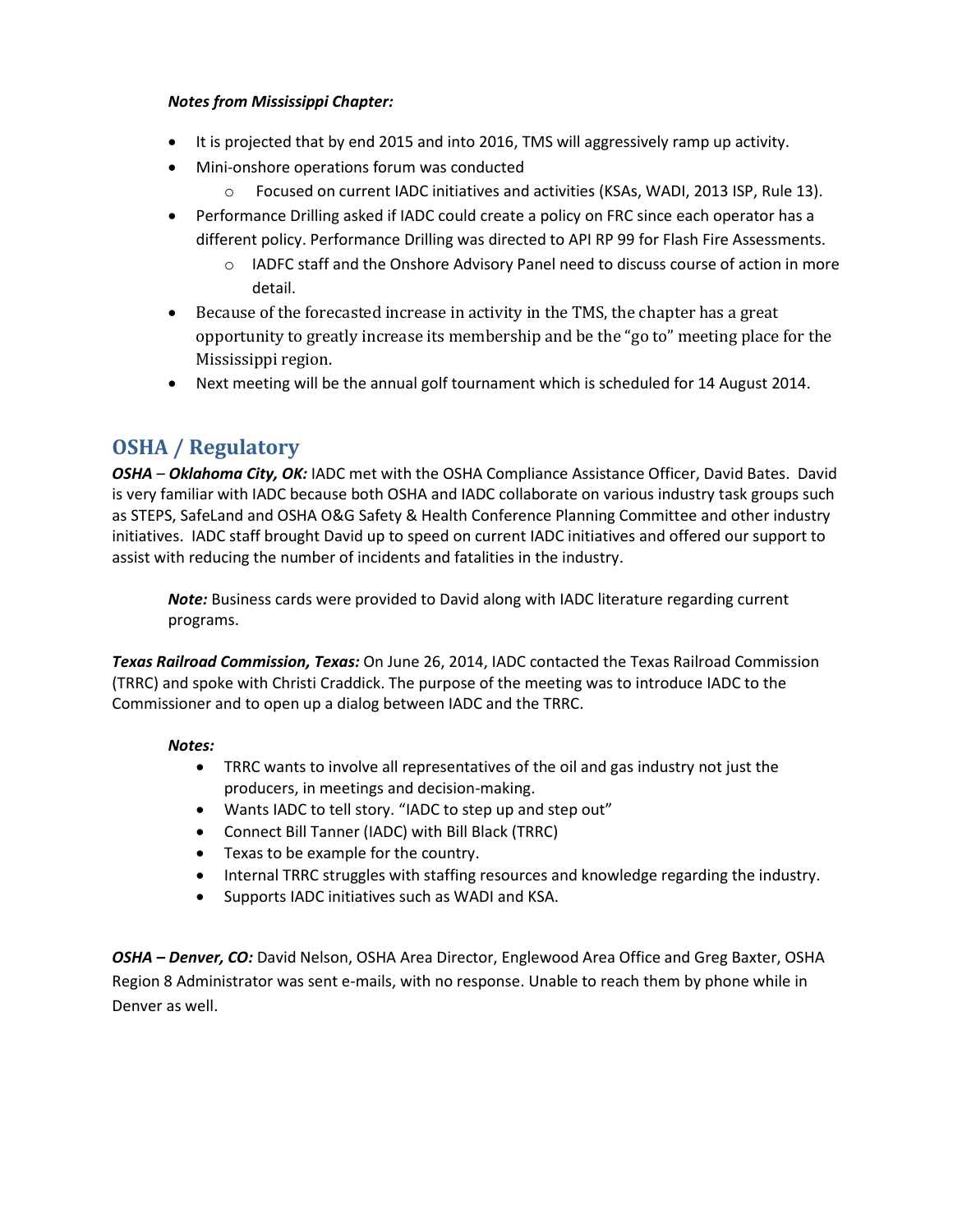## **Industry Meetings**

*Midland, Texas:* Permian Basin STEPS Network. Approximately 175 attendees; 5 drilling contractors

*Oklahoma City, Oklahoma:* Mid-Continent STEPS Network. Approximately 75 attendees; 6 drilling contractors

*Oklahoma City, Oklahoma*: OSHA Oil & Gas Safety & Health Conference Planning Committee. Next meeting will be held in Houston on Wednesday, September 24, 2014 at Oxy.

*Chicago, IL: IADC s*taff attended API's Exploration & Production Standards Conference on Oilfield Equipment and Materials. There were only three onshore drilling contractorsin attendance; Precision Drilling, Orion Drilling and Ensign. The bulk of attendees and registration list consisted mainly of operators, manufacturers and service providers.

*Note:* The next API meeting will be held on January 26‐30, 2015 in New Orleans, LA.

*Cheyenne, WY:* IADC staff attended and gave presentations during the Wyoming Safety and Workforce Summit. June 25 – 26, 2014. There were approximately 500 attendees. Drilling contractors present included Patterson-UTI, SST Energy Services and H&P. Stallion Well Services was the only recognized servicing company present. Warren Hubler was the keynote speaker.

#### *Notes:*

- Overall the presentations and key note speakers were very good, some of whom might be good for the HSE-T 2015 conference. IADC's conference team will be provided with contact information.
- IADC was an invited guest of Patterson UTI to the Governor's Awards Dinner
- Governor Matt Mead announced the "Stop Work Authority" award.

*Houston, Texas:* IADC staff attended the API Drilling and Production Operations Subcommittee (DPOS) meeting in Houston, TX. Attendance was estimated at 25-30 with no onshore drilling contractors present. The attendees were predominantly offshore contractors and operators.

*Note:* A status report regarding Executive Order 13650 – Actions to Improve Chemical Facility Safety & Security was given. The report summarizes the government working group's progress, findings, lessons learned, challenges and short/long term priority actions in regard to process safety management. The status report can be viewed

here: https://www.osha.gov/chemicalexecutiveorder/final chemical eo status report.pdf

#### **Presentations**

*Permian Basin:* An update on current IADC initiatives, as well as regulatory issues was presented at the IADC Permian Basin Chapter. There was also a question/answer period after.